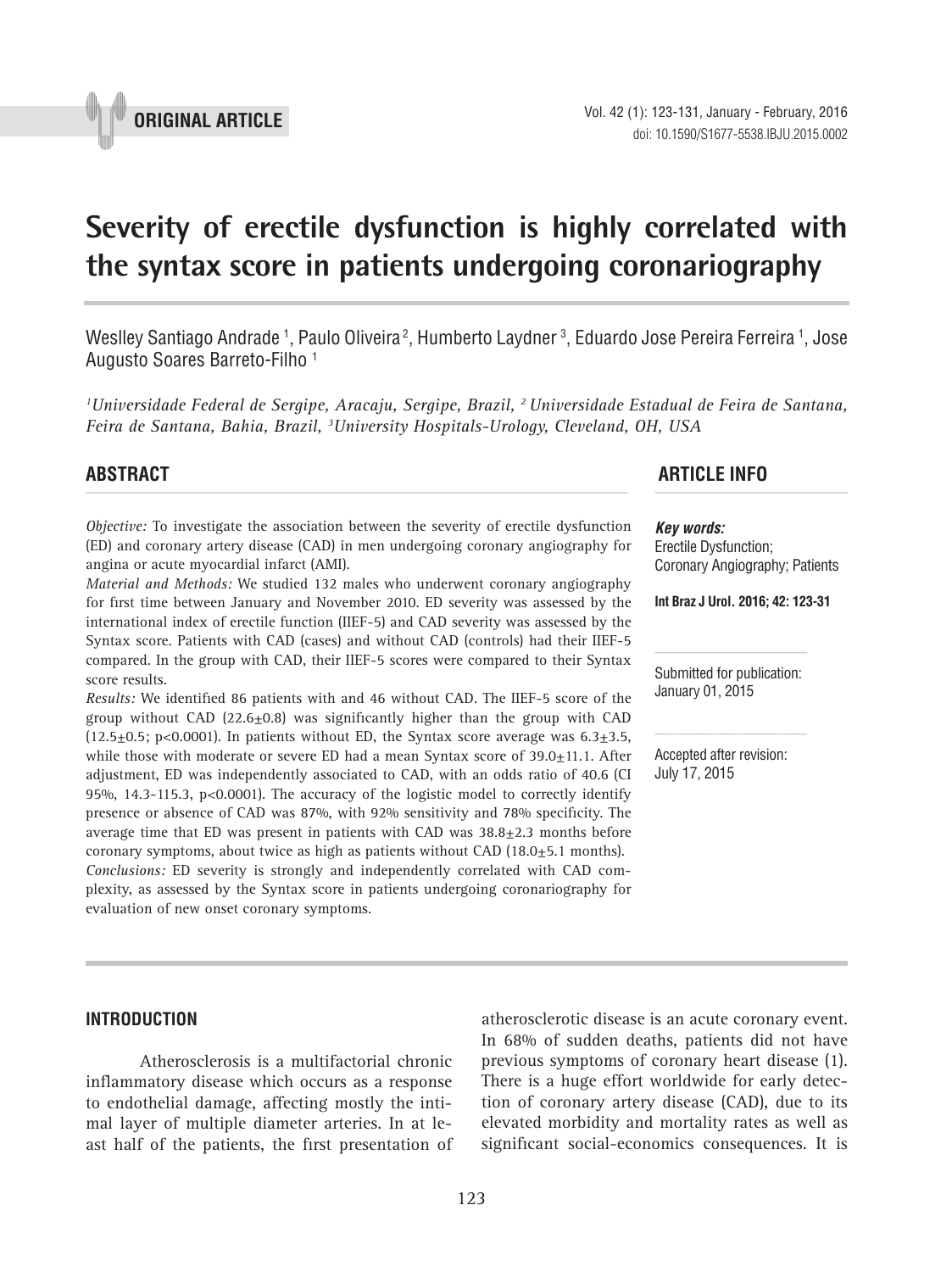124

estimated that atherothrombotic events will continue to be the leading cause of death as far as 2020 (2).

Although invasive and requiring highly specialized physics, equipment and personnel structure, the gold standard test to determine the presence and severity of CAD is coronariography. The Syntax score developed for the SYNTAX trial (Synergy Between PCI with Taxus and Cardiac Surgery) presents a thorough way to analyze the severity of CAD (3, 4).

Erectile dysfunction (ED) is the inability to achieve and maintain erection for satisfactory sexual intercourse (5) and its global prevalence ranges from 2 to 86% (6). ED has risk factors and physiopathology basis similar to those of CAD, with endothelial dysfunction as a common denominator affecting several vascular beds of multiple diameters (7). ED can be easily assessed by using the abridged International Index of Erectile Function (IIEF-5) questionnaire (8). Besides affecting sexuality, ED has been increasingly recognized for its ability to detect insidious CAD (9, 10).

There is no non-invasive method, clinical sign or laboratory test capable of detecting all individuals who will develop CAD. ED may be an early clinical marker of CAD with association to the degree of ED and the severity of coronary artery disease in a large portion of men. Herein, we evaluated the association between the complexity of CAD measured by the Syntax score and the severity of ED measured by the IIEF-5 in men who underwent coronary angiography.

# **MATERIAL AND METHODS**

Male patients undergoing coronary angiography for the first time between January and November 2010 were included in this case-control study. During this period, 1773 patients underwent coronary angiography. Based on convenience sampling, 132 patients consecutively submitted to first coronary angiography for diagnosis of CAD were selected according to the following criteria: age between 40 and 70 years old, hemodynamic stability, full recovery from the procedure with consciousness and orientation (average recovery time of 3 hours after the procedure), at least 2

risk factors for CAD [hypertension, dyslipidemia, hyperglycemia, smoking, family history of stroke, or acute myocardial infarction (AMI)], absence of previous cardiovascular events (first event).

Exclusion criteria were: ED after radical prostatectomy, ED secondary to a neurological lesion, refusal to participate in the study. Five patients were excluded because they were not fully recovered from the procedure.

Patients were clinically evaluated and filled both a demographic and the IIEF-5 questionnaires. The recorded coronariography films were analyzed with the Syntax Score to evaluate the complexity of the coronary lesions by an experienced cardiologist who was blind to the patient's erectile function status. The SYNTAX score is the sum of the points assigned to each individual lesion with >50% diameter narrowing in vessels >1.5mm diameter in the coronary tree. A computer algorithm is then queried and a summed value is generated.

Patients were divided into two groups according to the exam results: Group-1 (test) had obstruction equal to or greater than 50% of the vessel lumen and Group-2 (control) without CAD detected on coronariography. Patients on Group-2 should have at least one additional exam, such as stress test, stress echocardiography, or myocardial scintigraphy to rule out CAD.

Group-2 patients were further classified according to their indication for the exam in acute (unstable angina, AMI) or chronic (stable angina) cases. The duration of ED was considered in relation to the first coronary symptom.

The IIEF-5 questionnaire was given after the patient fully recovered from the angiographic procedure. The IIEF-5 ranges from 5 to 25 points, classifying ED into one of five possible categories: severe (5-7 points), moderate (8-11), mild to moderate (12-16), mild (17-21), and absence of ED (22-25). The IIEF-5 questions refer to the patient's symptoms in the previous 6 months and not only to the moment when they are answering the questions.

This study was approved by the ethics committee of our Institution under the protocol number 1274.0.000.107-09. Patients were included in the study only after informed consent was obtained.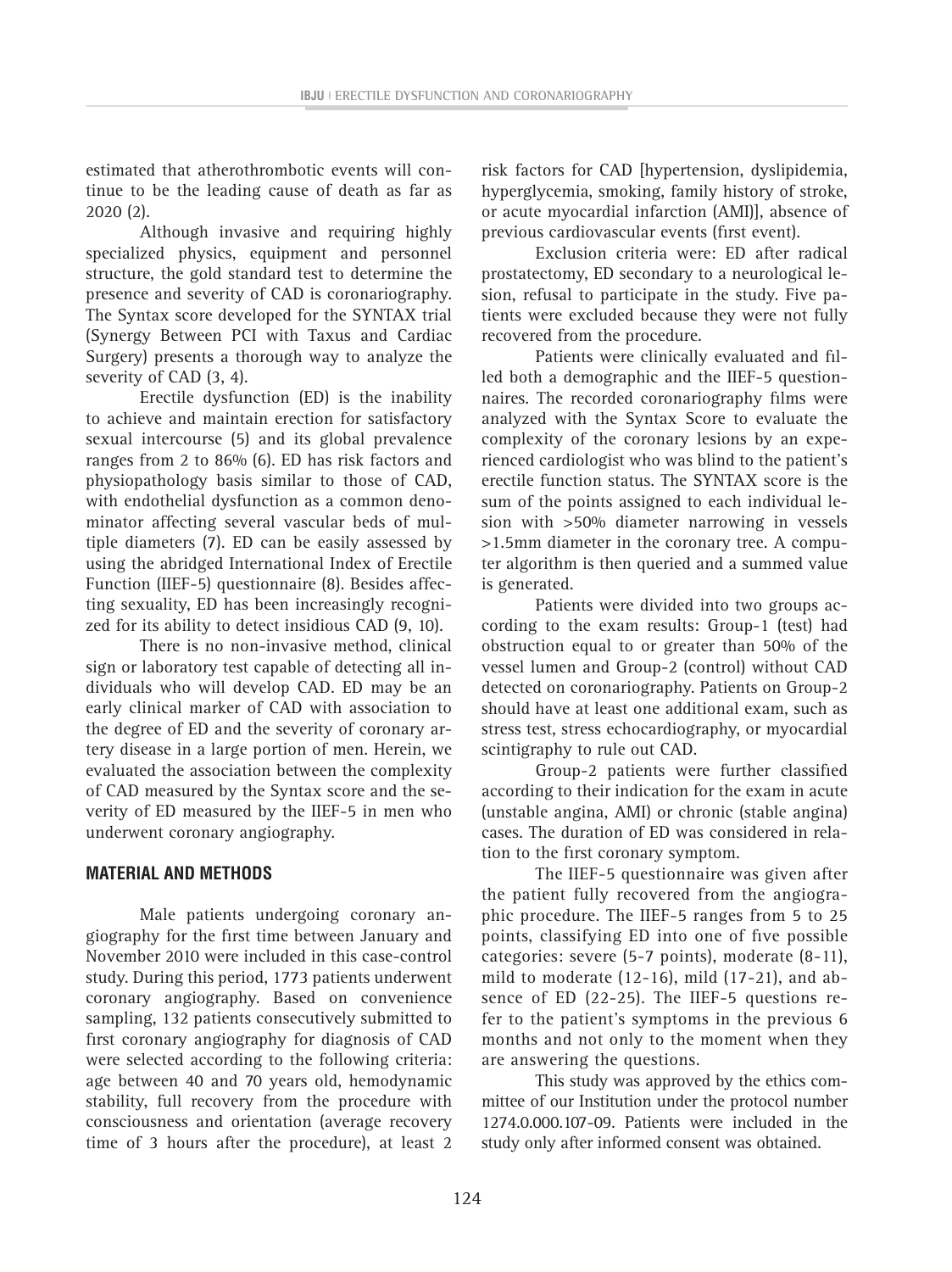### **Statistical analysis**

The continuous and categorical variables were described as averages with standard deviation and frequencies with 95% confidence interval, respectively. The Shapiro-Wilk test was used to evaluate the assumption of normality. We used either the Pearson Chi-square or the Fisher's exact test when appropriate to test the hypothesis relative to categorical variables. The Student's t-test for independent samples was used for the comparison between groups with CAD and without CAD. The comparison of the variable "SYNTAX score" between the groups with different degrees of ED was performed with analysis of variance (ANOVA) followed by the Tukey post- -hoc. The comparison of the variable "IIEF-5" between the test and control groups was performed with a general linear model with a single factor (group) adjusted for the variables "age" and "use of diuretics". The forward stepwise logistic regression method was used to evaluate ED as a predictor of CAD. The ability of the model to discriminate patients with CAD and without CAD with the receiver operating characteristic (ROC) curve was also analyzed. The ability of the ROC curve to discriminate between cases with CAD and without CAD for the variable "IIEF-5" was also evaluated. The p value of 0.05 was considered significant. The SPSS software version 18.0® was used for statistical analysis.

#### **RESULTS**

We evaluated 132 male patients, 86 with CAD and 46 without CAD. Patient's characteristics are shown in Table-1. The mean age was 58.6±8.4 years. Hypertension and diabetes were present in 95.4% and 31% of the patients, respectively. The test and control groups were significantly different regarding mean age, use of diuretics, and IIEF-5 (p=0.02, p<0.0001, and p<0.0001, respectively). The IIEF-5 score of the group without CAD (adjusted mean 22.6±0.8) was significantly higher than the score of the group with CAD (adjusted mean  $12.5\pm0.5$ ) after adjustment for age and use of diuretics, with an average difference of  $10.1 \pm 0.9$ (IC 95%, 8.2–12.0, p<0.0001) between the groups (Figure-1). ED was present in 89 patients (67.4%), 46% of which were moderate or severe (Table-2).

In the 86 patients with CAD, the Syntax score averages increased exponentially with increasing severity of ED. In patients with normal erectile function, the Syntax score average was  $6.3\pm3.5$ , while those patients with moderate or severe ED had a mean Syntax score of  $39.0 \pm 11.1$ (Figure-2).

After adjustment for age, total cholesterol, LDL cholesterol, and triglycerides, ED was the only variable independently associated to CAD, with odds ratio of 40.6 (CI 95%, 14.3–115.3, p<0.0001). The accuracy of the logistic model to correctly identify the presence or absence of CAD was 87.1% after adjustment, with sensibility of 91.9% and specificity of 78.3% for diagnosis of CAD. The area under the ROC curve was  $0.851 \pm 0.040$ (p<0.001, CI 95%, 0.773–0.929), demonstrating a good discriminant ability (Table-3).

The IIEF-5 questionnaire had an exceptional discriminant ability for presence or absence of CAD (area under the ROC curve 0.922+0.022, p<0.001), with sensibility of 91.2%, specificity of 78.3%, and an IIEF-5 cutoff value of 21.5 (Figure-3).

The average time that ED was present in patients with CAD was  $38.8 \pm 2.3$  months before the coronariography. The average time of ED in patients with acute disease was  $38.4 \pm 19.2$  months (Table-4).

## **DISCUSSION**

In our study, the IIEF-5 questionnaire had exceptional discriminant ability for the diagnosis of CAD, when compared with the Syntax score. We identified a clear correlation between the severity of ED and the complexity of CAD, which has been previously observed in the literature (11- 13). However, the method that we used to evaluate the complexity of coronary disease differed from those used by other authors. Greenstein et al. used the number of vessels with at least one significant lesion. They found that patients with a single vessel affected had erections more frequently, more rigid, and more easily to achieve than patients with 2 or 3 vessels affected (11). Montorsi et al. used the Gensini's score, which estimates the amount of myocardium affected by each coronary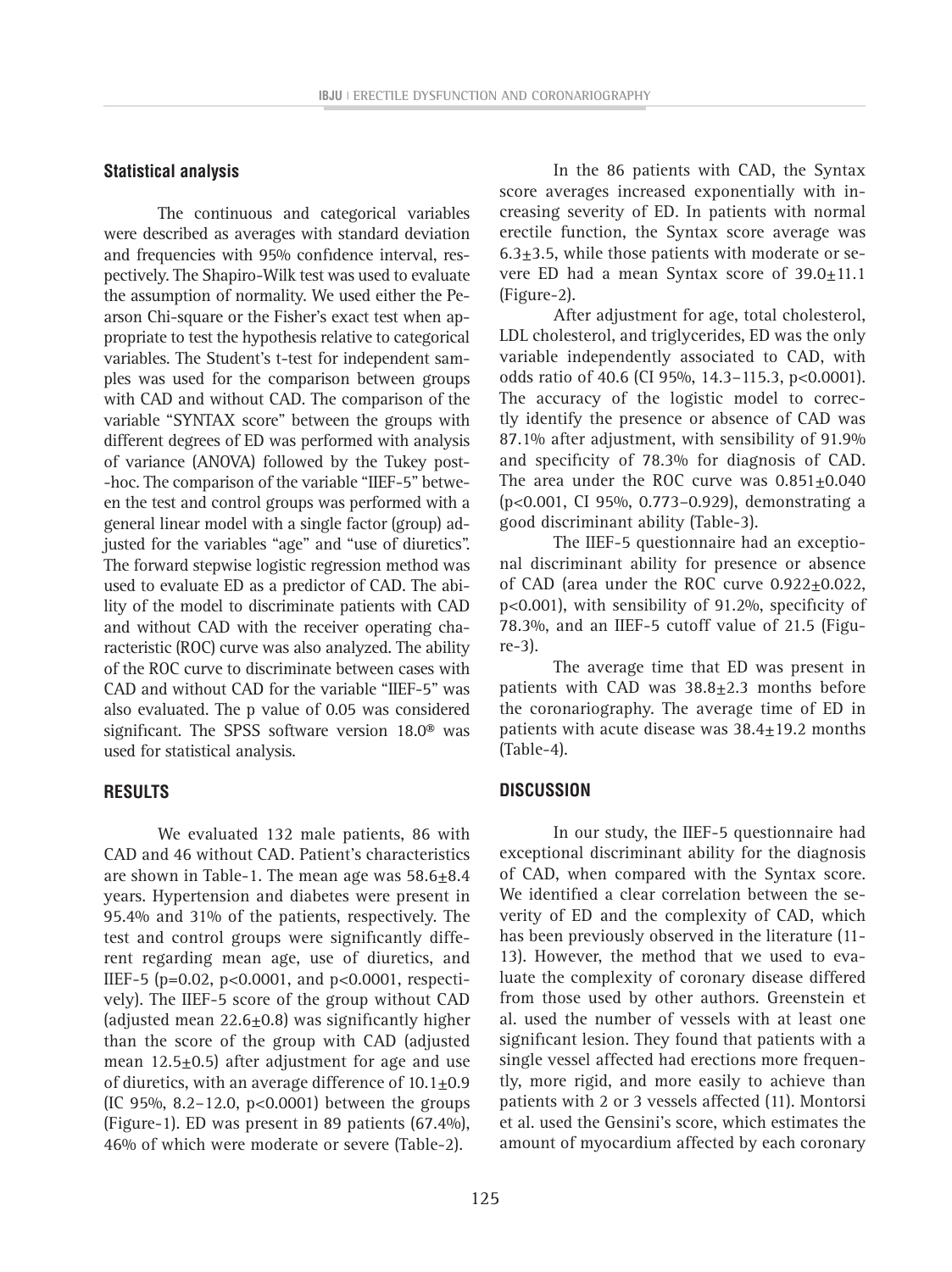#### **Table 1 - Baseline characteristics.**

|                           | Group $1(n=86)$<br>(with CAD) | Group $2(n=46)$<br>(without CAD) | P value  |
|---------------------------|-------------------------------|----------------------------------|----------|
| Age                       | $59.8 + 8.2$                  | $56.3 \pm 8.8$                   | $= 0.02$ |
| Sistolic BP               | $156.5 \pm 19.0$              | $154.7 \pm 17.4$                 | 0.6      |
| Diastolic BP              | $92.7 + 9.4$                  | $92.5 + 9.0$                     | 0.9      |
| <b>BMI</b>                | $27.2 \pm 3.1$                | $27.1 \pm 4.2$                   | 0.9      |
| AC                        | $103.0 \pm 20.1$              | $99.0 \pm 10.08$                 | 0.2      |
| Glucose                   | $107.9 \pm 39.8$              | $107.9 \pm 39.7$                 | 0.9      |
| Total cholesterol         | $214.3 \pm 48.6$              | $199.4 \pm 72.4$                 | 0.2      |
| <b>HDL</b>                | $39.5 \pm 7.4$                | $41.0 + 9.6$                     | 0.2      |
| LDL                       | 139.0±42.8                    | $125.8 + 64.0$                   | 0.2      |
| Triglycerids              | 178.7±68.3                    | 160.1±69.2                       | 0.2      |
| Total IIEF-5              | $12.7 + 5.7$                  | $22.03 \pm 2.3$                  | < 0.0001 |
| Smoking                   | 48 (55.8%)                    | 21 (45.7%)                       | 0.3      |
| Family history of stroke  | 28 (32.6%)                    | 12 (26.1%)                       | 0.6      |
| Family history of CVD     | 30 (34.9%)                    | 15 (32.6%)                       | $0.8\,$  |
| Hypertension              | 82 (95.3%)                    | 44 (95.7%)                       | 0.9      |
| <b>Diabetes Mellitus</b>  | 29 (33.7%)                    | 12 (26.1%)                       | 0.4      |
| <b>ETHNICITY</b>          |                               |                                  |          |
| White                     | 66 (76.74%)                   | 32 (69.57%)                      | 0.4      |
| No-White                  | 14(23.26%)                    | 20 (30.43%)                      | 0.4      |
| <b>MEDICATIONS IN USE</b> |                               |                                  |          |
| Diuretics                 | 15 (17.4 %)                   | 25 (54.3%)                       | < 0.0001 |
| Adrenergic inhibitors     | 44 (51.2 %)                   | 21 (45.7%)                       | 0.6      |
| Vasodilators              | 18 (20.9%)                    | 07 (15.2%)                       | $0.5\,$  |
| CCB                       | 09 (10.5%)                    | 08 (17.4%)                       | 0.3      |
| <b>ACE Inhibitors</b>     | 31 (36.0%)                    | 18 (39.1%)                       | $0.8\,$  |
| ARB                       | 13 (15.1%)                    | 11 (23.9%)                       | $0.2\,$  |

**HDL =** high density lipoprotein; **LDL =** low density lipoprotein; **CVD =** cardiovascular disease; **BMI =** body mass index; **AC =** abdominal circunference; **CCB =** calcium channel blockers; **ACE =** angiotensin-converting enzyme; **ARB =** angiotensina II receptor blockers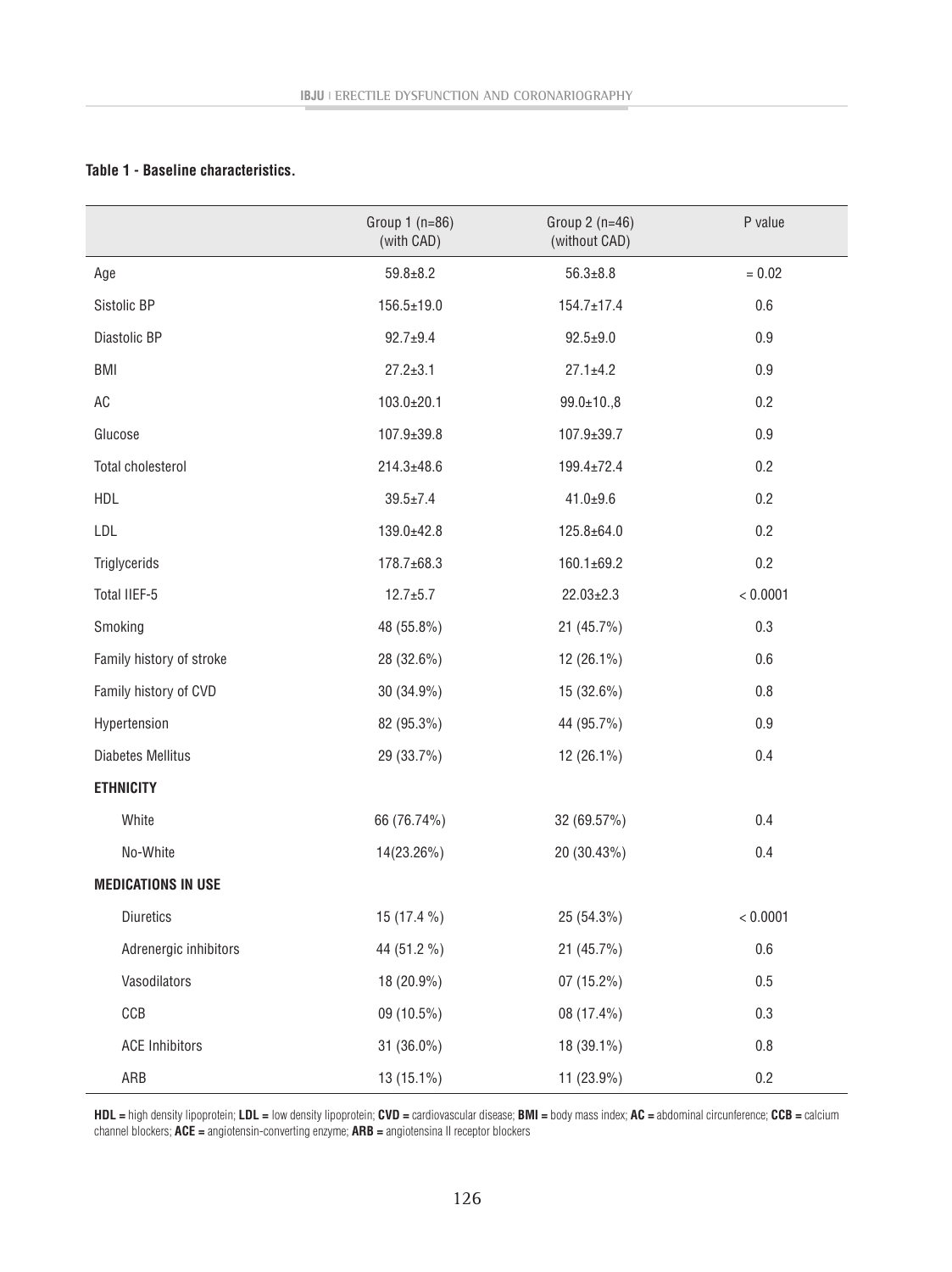**Figure 1 - IIEF-5 versus Coronary Artery Disease**



**Table 2 – Erectile dysfunction severity (IIEF-5).**

| Erectyle dysfunction severity | $n$ (%)      | CI <sub>95%</sub> |
|-------------------------------|--------------|-------------------|
| No ED                         | $43(32.6\%)$ | $25.0 - 40.2$     |
| Mild ED                       | 28 (21.2%)   | $14.4 - 28.0$     |
| Mild to moderate ED           | $20(15.2\%)$ | $9.1 - 21.2$      |
| Moderate ED                   | 19 (14.4%)   | $8.3 - 20.5$      |
| Severe ED                     | $22(16.7\%)$ | $10.6 - 23.5$     |

**Figure 2 - Grade of ED according to Syntax Score**

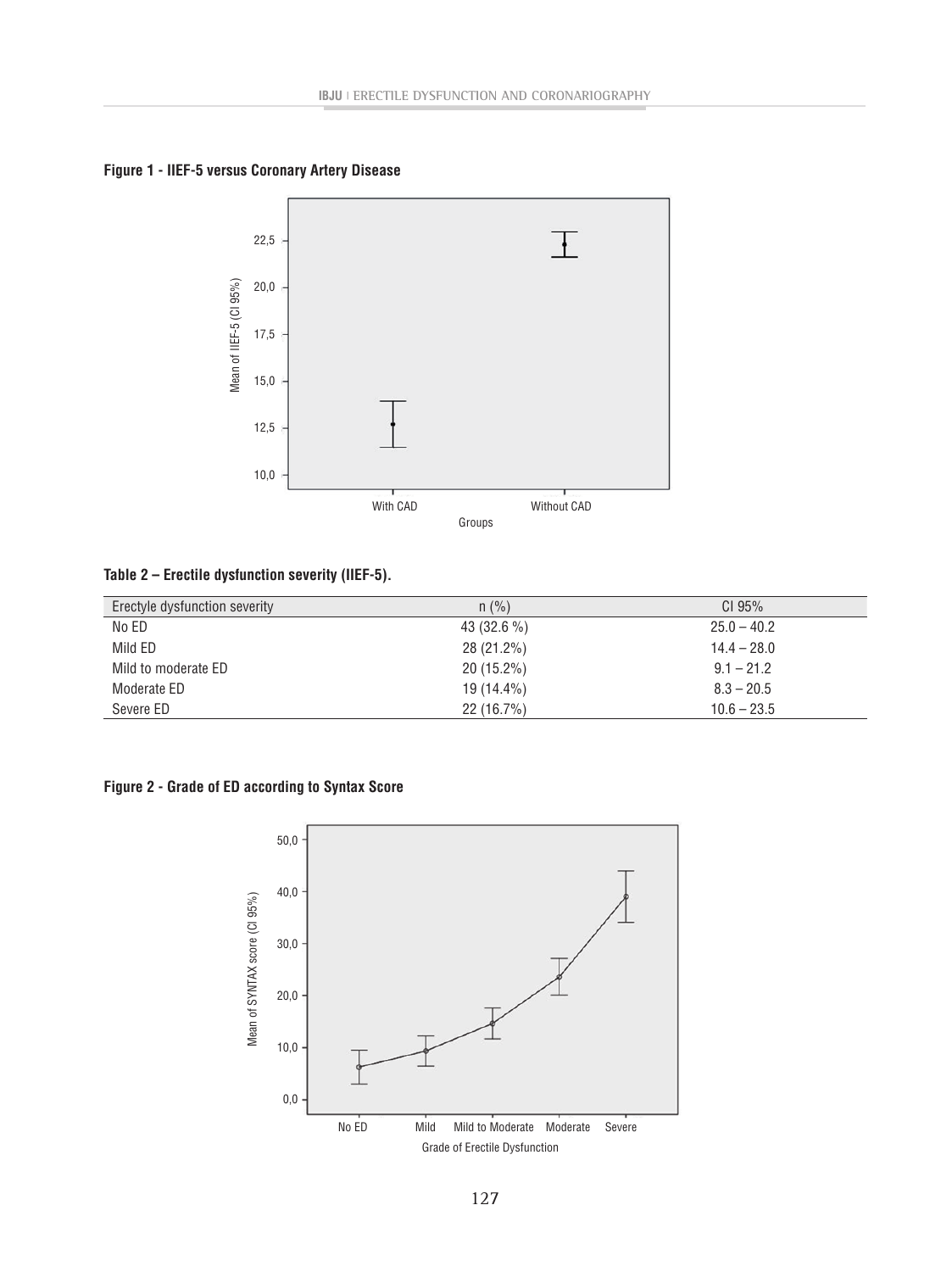| Variable                    | Odds ratio<br>(adjusted) | CI 95%                   | P        |
|-----------------------------|--------------------------|--------------------------|----------|
| Age                         | -                        | ۰                        | 0.55     |
| Total cholesterol           | -                        | ۰                        | 0.83     |
| LDL                         | ٠                        | $\overline{\phantom{0}}$ | 0.98     |
| Triglycerids                | -                        | ۰                        | 0.82     |
| Smoking                     | -                        | ۰                        | 0.78     |
| <b>Erectile Dysfunction</b> | 40.6                     | $14.3 - 115.3$           | < 0.0001 |

**Table 3 - Factors associated with CAD.**

**Figure 3 - ROC curve of IIEF-5 and CAD**



| lesion. They identified a significant increase of the |
|-------------------------------------------------------|
| Gensini's score proportional to the decrease of the   |
| IIEF-5 score $(14)$ .                                 |

To our knowledge, this is the first study to use the Syntax score as the instrument to evaluate the complexity of coronary lesions in patients with ED. The Syntax was developed as a comprehensive angiographic scoring system aiming to assist in patient selection and risk stratification of patients with extensive coronary artery disease undergoing revascularization with either percutaneous coronary intervention (PCI) or coronary-artery bypass grafting (CAPG) (15). According to the characteristics of the lesions, the SYNTAX score is able to identify patients who are good candidates for PCI, classifying them into low risk (0-22 points), intermediate risk (23-32 points), and high risk ( $\geq$ 33 points) patients. It is also a good predictor of adverse events in patients with multiarterial coronary disease and/or with lesions in the left

| Table 4 – Time with Erectile Dysfunction (n=89). |  |  |
|--------------------------------------------------|--|--|
|--------------------------------------------------|--|--|

| Groups             | Time (months)   | CI 95%        | P        |  |
|--------------------|-----------------|---------------|----------|--|
| <b>Without DAC</b> | $18.0 + 5.1$    | $7.9 - 28.1$  | < 0.0001 |  |
| With DAC           | $38.8 \pm 2.3$  | $34.4 - 43.3$ |          |  |
| Acute cases*       | $38.4 \pm 19.2$ |               |          |  |
| Chronic cases**    | $39.9 \pm 22.9$ |               | 0.76     |  |

\* First acute myocardial infarction (AMI) episode, AMI without ST segment elevation or unstable angina; \*\*Stable Angina or thoracic discomfort for > 2 months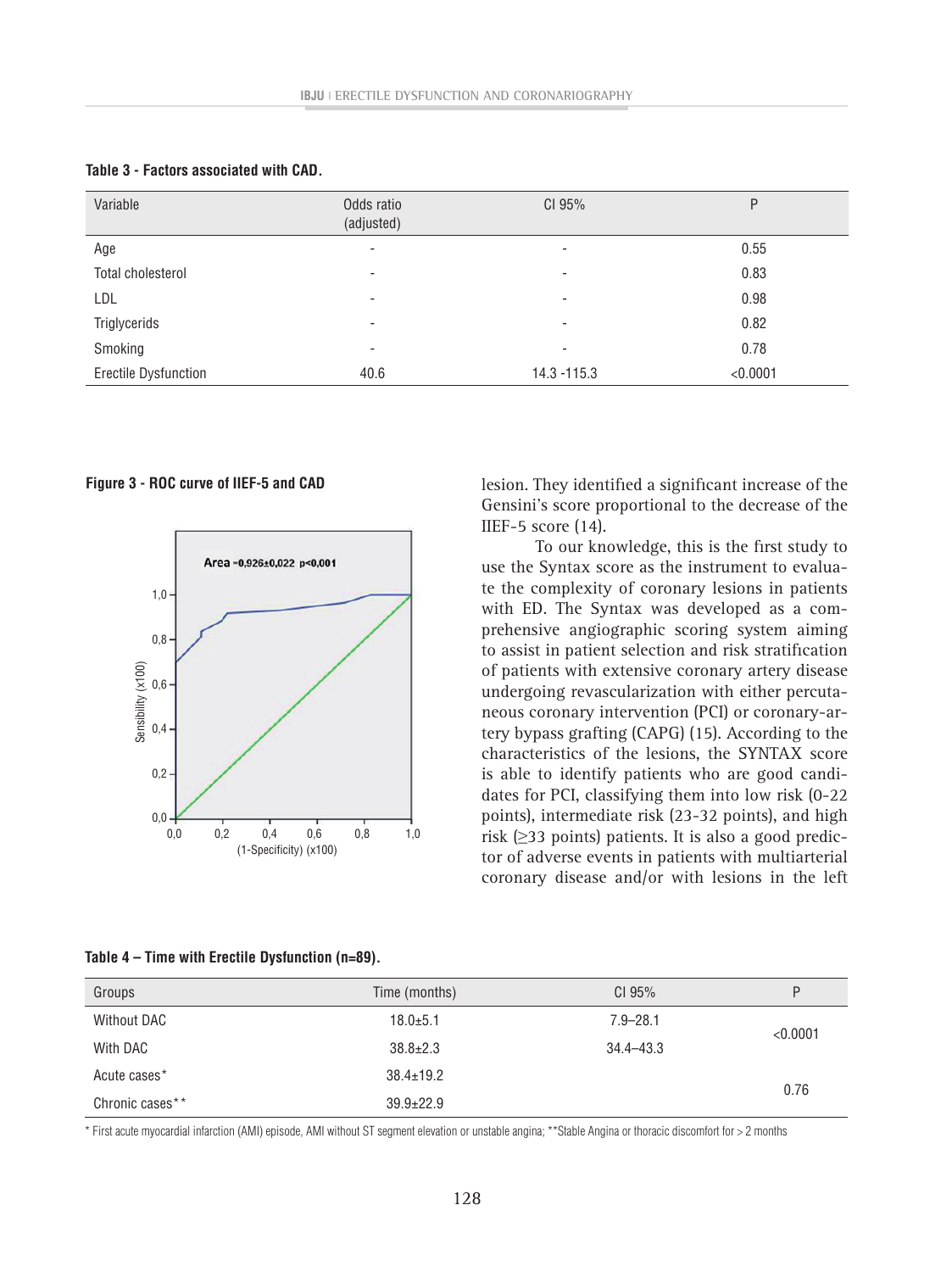coronary artery main trunk who underwent PCI. Hence, this instrument has a good discriminatory power for risk assessment (16).

The highly significant correlation that we found between an increased Syntax score and a decreased IIEF-5 score suggests that the ED severity may be an important factor to be assessed before the indication of myocardial revascularization, either by PCI or CABG, which needs to be confirmed in a study designed for this purpose.

The IIEF-5 is widely used because of its easy application and reproducibility. It has a sensibility of 98% and specificity of 88% (8, 17).

In our study, we did not find any significant difference in the presence of ED between acute and chronic cases. Montorsi et al. found a different prevalence of ED between patients with acute and chronic CAD, with a lower ED rate in acute cases (14).

The fact that we did not reproduce this finding could be possibly explained by the limited number of chronic cases in our study.

In our study, the mean time interval between the onset of ED and coronary symptom was 38.8 months in the group with CAD, more than two times greater than in the control group (18 months). Montorsi et al. found similar numbers in a previous study with 300 men with acute chest pain in whom ED symptoms became clinically evident prior to CAD symptoms in 67% of the patients. They also observed a mean time interval between the onset of ED and CAD of 38.8 months (18).

There is evidence of association between penile vascular alterations and abnormalities in the stress test of asymptomatic individuals (19- 21). For this reason, all patients included in the control group of our study were required to have, besides the coronariography, at least one exam (stress test, stress echocardiography, or myocardial scintigraphy) to rule out ischemic heart disease.

ED and CAD share common risk and etiology factors, with atherosclerosis and endothelial dysfunction promoting vascular insufficiency (22). ED is as a highly sensitive, specific, and accurate marker for potential cardiovascular events. A meta-analysis of 7 cohort studies with 45.558 patients showed an adjusted relative risk of 1.47 (95% CI, 1.29-1.66, P<0.001) for CVD events in patients with ED in comparison with healthy subjects (23).

Age and use of diuretics were the only ED risk factors that differed significantly between the groups. Both are well known risk factors for ED (24, 25). However, the difference of the average IIEF-5 scores between the groups with and without CAD persisted significant even after adjustment for those variables. Riedner et al. observed that men younger than 60 years old with ED are at increased risk for more severe CAD, independently of risk factors for ED and CAD (26).

Limitations of this study include its retrospective nature, which inherently has the potential for selection bias, lack of penile Doppler ultrasound or testosterone levels. Also, the study was conducted in a specific population who carried, at least, two risk factors for atherosclerosis and had an indication for coronary angiography for a clinical suspicion. Hence, its results should be further verified for external validation. Nevertheless, our results associated to the substantial evidence in the literature strongly suggests that the simple assessment of ED severity with a validated tool should not be neglected in the daily practice, as it may aid in the early diagnosis of CAD and prevention of morbidity and mortality associated to coronary disease. The IIEF-5 is an inexpensive and easily applicable tool that may aid in the decision to perform screening exams for CAD in men without coronary symptoms. This holds true especially for patients with other risk factors for CAD. Application of this tool is particularly useful in the daily practice, where methods to detect latent cardiovascular events are extremely important. Health professionals in general should consider ED as a significant medical condition and run a thorough clinical evaluation looking for cardiovascular risk factors. The time when patients first complain of ED may represent a timely window for the early diagnosis and treatment of cardiovascular disease.

# **CONCLUSIONS**

The severity of ED as assessed by the IIEF-5 is strongly and independently correlated with the Syntax score in patients undergoing coronariography for evaluation of new onset coronary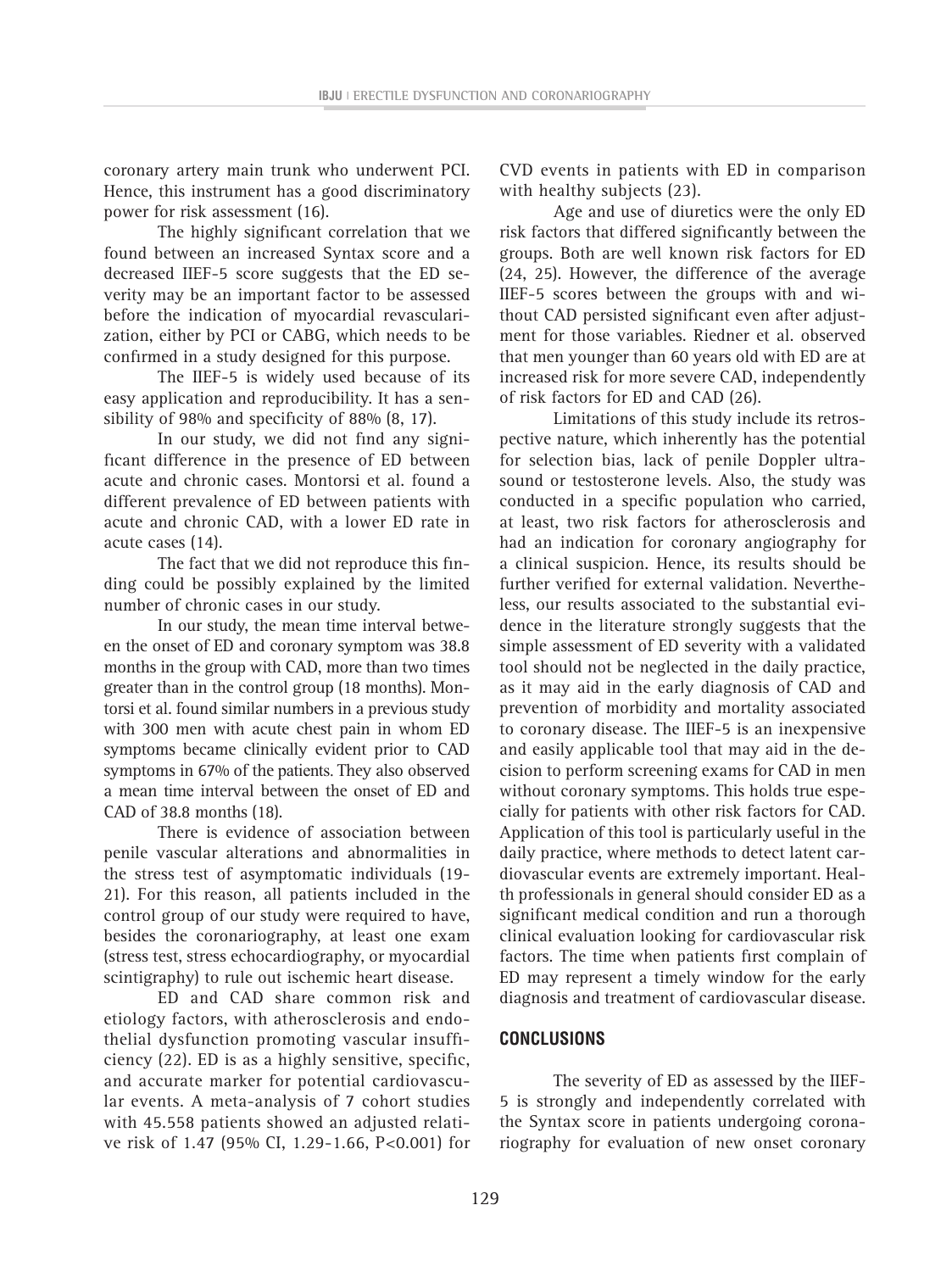symptoms. This study further confirms the importance of ED and the IIEF-5 questionnaire for the early identification of patients at increased risk for CAD, which could elicit measures to prevent major cardiovascular events in this population. More studies are needed to determine whether application of the IIEF-5 could also be extended to a general population without other CAD risk factors.

# **CONFLICT OF INTEREST**

None declared.

# **REFERENCES**

- 1. Ni H, Coady S, Rosamond W, Folsom AR, Chambless L, Russell SD, et al. Trends from 1987 to 2004 in sudden death due to coronary heart disease: the Atherosclerosis Risk in Communities (ARIC) study. Am Heart J. 2009; 157:46-52.
- 2. Murray CJ, Lopez AD. Alternative projections of mortality and disability by cause 1990-2020: Global Burden of Disease Study. Lancet. 1997; 349:1498-504.
- 3. Kappetein AP, Head SJ, Morice MC, Banning AP, Serruys PW, Mohr FW, et al. Treatment of complex coronary artery disease in patients with diabetes: 5-year results comparing outcomes of bypass surgery and percutaneous coronary intervention in the SYNTAX trial. Eur J Cardiothorac Surg. 2013; 43:1006-13.
- 4. Kappetein AP, Dawkins KD, Mohr FW, Morice MC, Mack MJ, Russell ME, et al. Current percutaneous coronary intervention and coronary artery by-pass grafting practices for three-vessel and left main coronary artery disease. Insights from the SYNTAX run-in phase. Eur J Cardiothorac Surg. 2006; 29:486-91.
- 5. NIH Consensus Conference. Impotence. NIH Consensus Development Panel on Impotence. JAMA. 1993; 270:83-90.
- 6. Prins J, Blanker MH, Bohnen AM, Thomas S, Bosch JL. Prevalence of erectile dysfunction: a systematic review of population-based studies. Int J Impot Res. 2002; 14:422-32.
- 7. Reriani M, Flammer AJ, Li J, Prasad M, Rihal C, Prasad A, et al. Microvascular endothelial dysfunction predicts the development of erectile dysfunction in men with coronary atherosclerosis without critical stenoses. Coron Artery Dis. 2014; 25:552-7.
- 8. Rosen RC, Cappelleri JC, Smith MD, Lipsky J, Peña BM. Development and evaluation of an abridged, 5-item version of the International Index of Erectile Function (IIEF-5) as a diagnostic tool for erectile dysfunction. Int J Impot Res. 1999; 11:319-26.
- 9. Chew KK, Finn J, Stuckey B, Gibson N, Sanfilippo F, Bremner A, et al. K. Erectile dysfunction as a predictor for subsequente atherosclerotic cardiovascular events: findings from a linked-data study. J Sex Med. 2010; 7:192-202.
- 10. Thompson IM, Tangen CM, Goodman PJ, Probstfield JL, Moinpour CM, Coltman CA. Erectile dysfunction and subsequent cardiovascular disease. JAMA. 2005; 294:2996-3002.
- 11. Greenstein A, Chen J, Miller H, Matzkin H, Villa Y, Braf Z. Does severity of ischemic coronary disease correlate with erectile function? Int J Impot Res. 1997; 9:123-6.
- 12. Canat L, Cicek G, Atis G, Gurbuz C, Caskurlu T. Is there a relationship between severity of coronary artery disease and severity of erectile dysfunction? Int Braz J Urol. 2013; 39:465-73.
- 13. Foroutan SK, Rajabi M. Erectile dysfunction in men with angiographically documented coronary artery disease. Urol J. 2007; 4:28-32.
- 14. Montorsi P, Ravagnani PM, Galli S, Rotatori F, Veglia F, Briganti A, et al. Association between erectile dysfunction and coronary artery disease. Role of coronary clinical presentation and extent of coronary vessels involvement: the COBRA trial. Eur Heart J. 2006; 27:2632-9.
- 15. Serruys PW, Morice MC, Kappetein AP, Colombo A, Holmes DR, Mack MJ, et al. Percutaneous coronary intervention versus coronary-artery bypass grafting for severe coronary artery disease. N Engl J Med. 2009; 360:961-72. Erratum in: N Engl J Med. 2013; 368:584.
- 16. Farooq V, Head SJ, Kappetein AP, Serruys PW. Widening clinical applications of vthe SYNTAX Score. Heart. 2014; 100:276-87.
- 17. Rhoden EL, Telöken C, Sogari PR, Vargas Souto CA. The use of the simplified International Index of Erectile Function (IIEF-5) as a diagnostic tool to study the prevalence of erectile dysfunction. Int J Impot Res. 2002; 14:245-50.
- 18. Montorsi F, Briganti A, Salonia A, Rigatti P, Margonato A, Macchi A, et al. Erectile dysfunction prevalence, time of onset and association with risk factors in 300 consecutive patients with acute chest painand angiographically documented coronary artery disease. Eur Urol. 2003; 44:360-4.
- 19. Mulhall J, Teloken P, Barnas J. Vasculogenic erectile dysfunction is a predictor of abnormal stress echocardiography. J Sex Med. 2009; 6:820-5.
- 20. Vlachopoulos C, Rokkas K, Ioakeimidis N, Aggeli C, Michaelides A, Roussakis G, et al. Prevalence of asymptomatic coronary artery disease in men with vasculogenic erectile dysfunction: a prospective angiographic study. Eur Urol. 2005; 48:996-1002.
- 21. Corona G, Fagioli G, Mannucci E, Romeo A, Rossi M, Lotti F, et al. Penile doppler ultrasound in patients with erectile dysfunction (ED): role of peak systolic velocity measured in the flaccid state in predicting arteriogenic ED and silent coronary artery disease. J Sex Med. 2008; 5:2623-34.